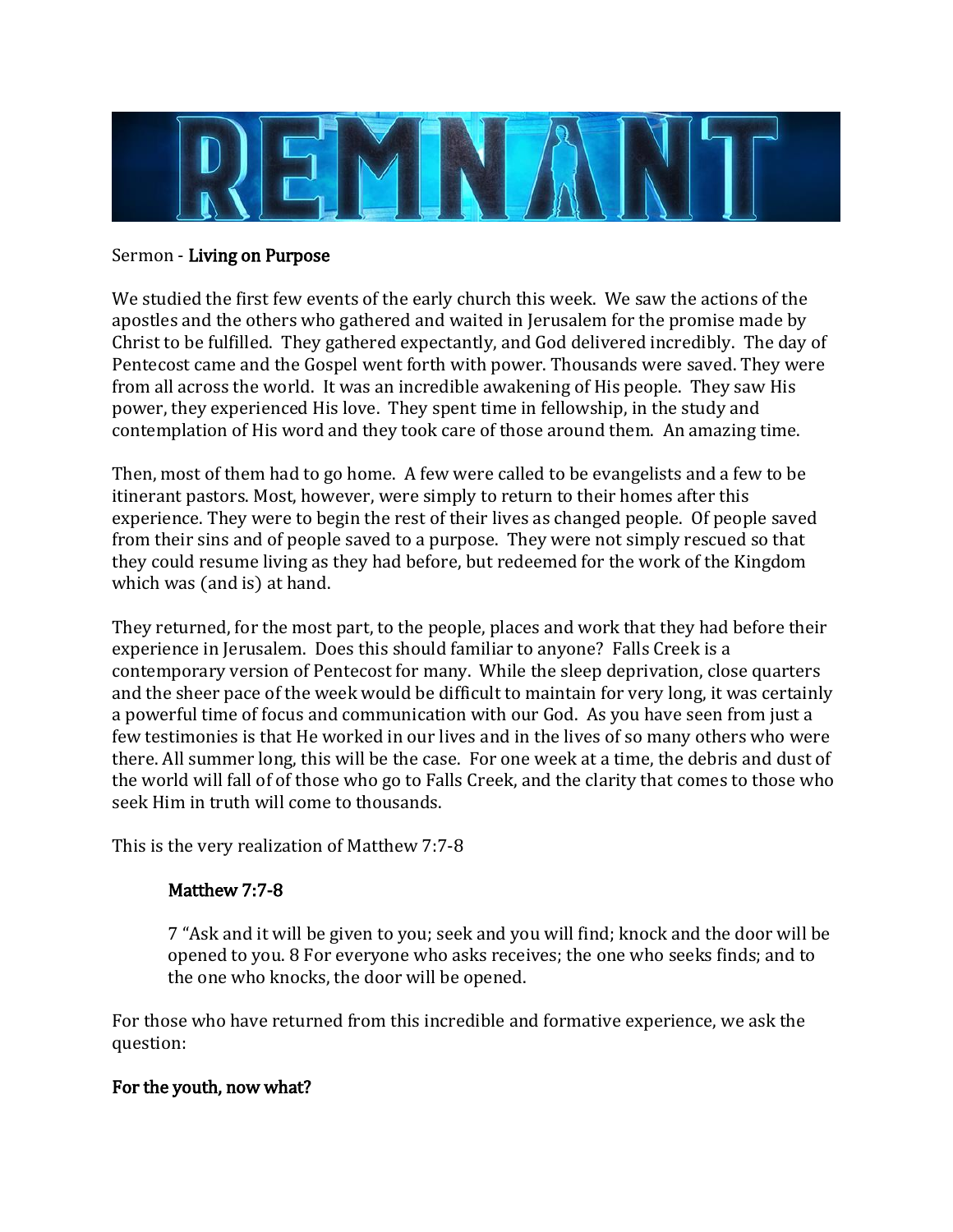This morning, I would also pose the question:

# For the rest of the believers here - now what?

I am speaking now to what we refer to this week as the Remnant. The comparatively few people who will have heard the clear call of the Lord, understood the condition of their souls before the perfect King, and accepted the free gift of God through the victory of Jesus. The people chosen, who have responded. Those who are in the fight. Those who want to be in the game. The warriors, the performers, the leaders, the creators, the thinkers. We know that we are here, in this place and at this time, for the work of the One who made us.

We are not, in any way, random or accidental. We have not surprised God with our appearing on the scene. We have been placed here, in this manner, equipped by Him for the work of our lives. How exciting! This is the case whether we are brand new believers or the physically oldest person in this room. We are to be people of purpose. Specific purpose. We are given our marching orders in the final words of Christ recorded in Matthew:

#### Matthew 28:18-20

18 Then Jesus came to them and said, "All authority in heaven and on earth has been given to me. 19 Therefore go and make disciples of all nations, baptizing them in the name of the Father and of the Son and of the Holy Spirit, 20 and teaching them to obey everything I have commanded you. And surely I am with you always, to the very end of the age."

## Meaningful versus Purposeful

As believers, we often live with intention, but not so much with the clear purpose of accomplishing a particular work. As students, we have this lined out for us, with school, grades, curriculum, etc. As athletes, we have this prepared by our coaches. As workers, our employer often has very clear plans, designs and goals.

What happens to our specificity as we graduate from college, for example? We become more focused on short-term accomplishment, than long-term impact. Getting married, getting a job, getting a promotion, etc. All good, but not usually a part of a long-term plan or with a clear strategy to reach toward an articulated goal.

What we often find is that we generally careen through life with attention paid to the detail, but not to the overall mission at hand. We move from day to day, looking to follow the guidelines for living, but not so aware of the work for which we are living. Our day to day process is fairly easy to see, but specific goals and accomplishments for the Kingdom

(Mustang wreck story, and show the front emblem.) I had an overwhelming feeling that my work was not done. That I had so much more that I was supposed to do. I did not, at that time, have any idea what that really meant, but it is much clearer with hind-sight.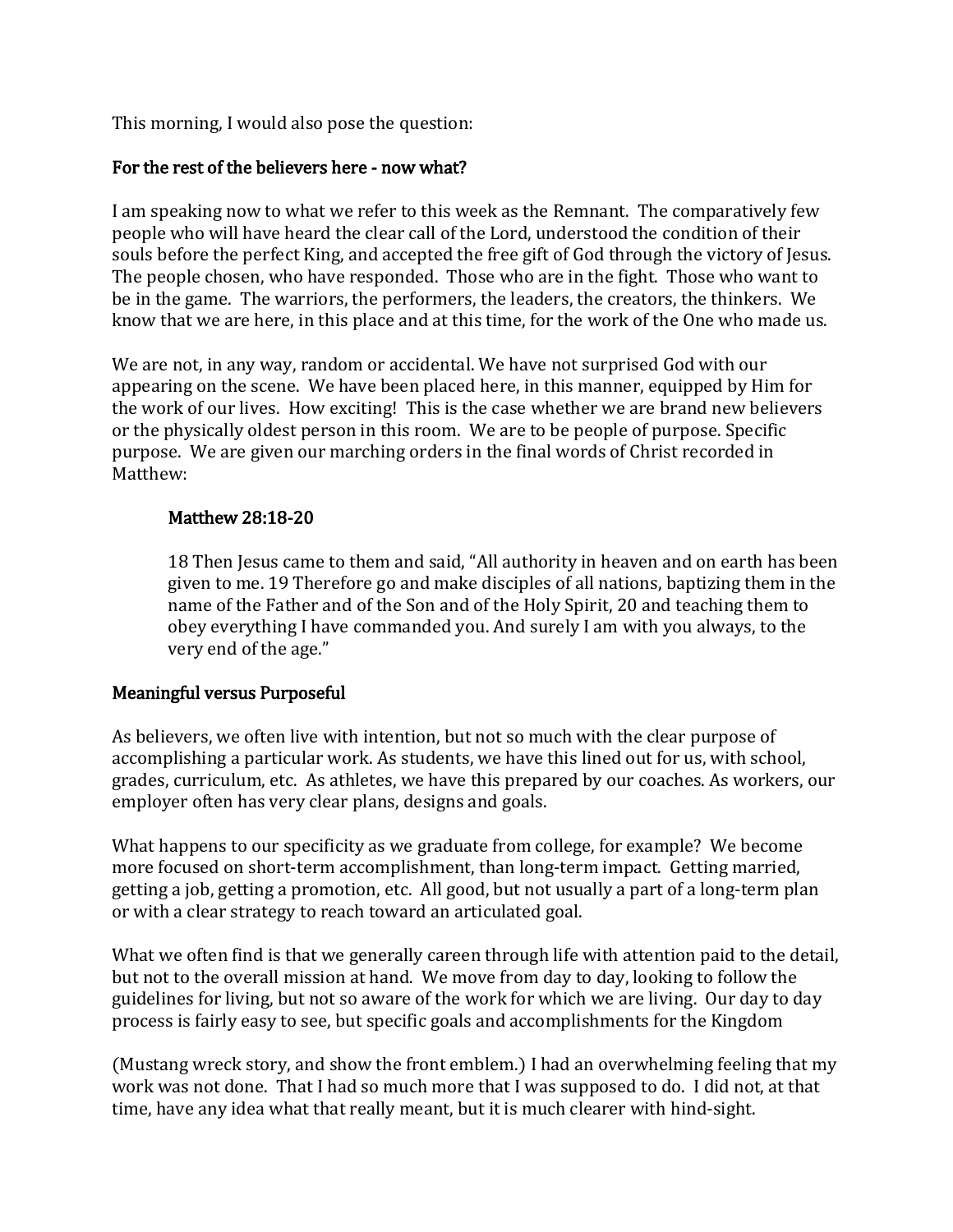We often move through life in a meaningful way, but lack direct articulation of the mission of our lives. This can lead us to spend our finite resources of time, talent and treasure in ways that are not as effective or efficient as we can and should be.

We can find our path by considering:

Our design (the essentials, minus the extraneous. Shark's jaw) Our directions (my calendar, the Word of God) Our future destiny (we are destined, quite clearly, to be with Him forever!)

#### A word of warning

This may not be for many. Most, in fact, seem to chose a life of nominal Christianity. This is the temptation present for all of us, especially in the affluence of America. Comfortable Christianity is the norm and readily available to most. This may, in fact, be no kind of Christianity at all. We often quote Jeremiah 29:11 but the context of this verse is certainly more sobering.

#### Jeremiah 29:10-14

10 This is what the Lord says: "When seventy years are completed for Babylon, I will come to you and fulfill my good promise to bring you back to this place. 11 For I know the plans I have for you," declares the Lord, "plans to prosper you and not to harm you, plans to give you hope and a future. 12 Then you will call on me and come and pray to me, and I will listen to you. 13 You will seek me and find me when you seek me with all your heart. 14 I will be found by you," declares the Lord, "and will bring you back from captivity.[a] I will gather you from all the nations and places where I have banished you," declares the Lord, "and will bring you back to the place from which I carried you into exile."

Babylonian exile ain't no church camp.

## Purposeful Follow-through

Rick Warren's Purpose Driven Life - 32 million copies sold to date. More translations than any book with the exception of the Bible. Really struck a chord with the followers of God, apparently.

What on Earth Am I Here For?

Purpose #1: You Were Planned for God's Pleasure (Worship) Purpose #2: You Were Formed for God's Family (Fellowship) Purpose #3: You Were Created to Become Like Christ (Discipleship) Purpose #4: You Were Shaped for Serving God (Ministry) Purpose #5: You Were Made for a Mission (Mission)